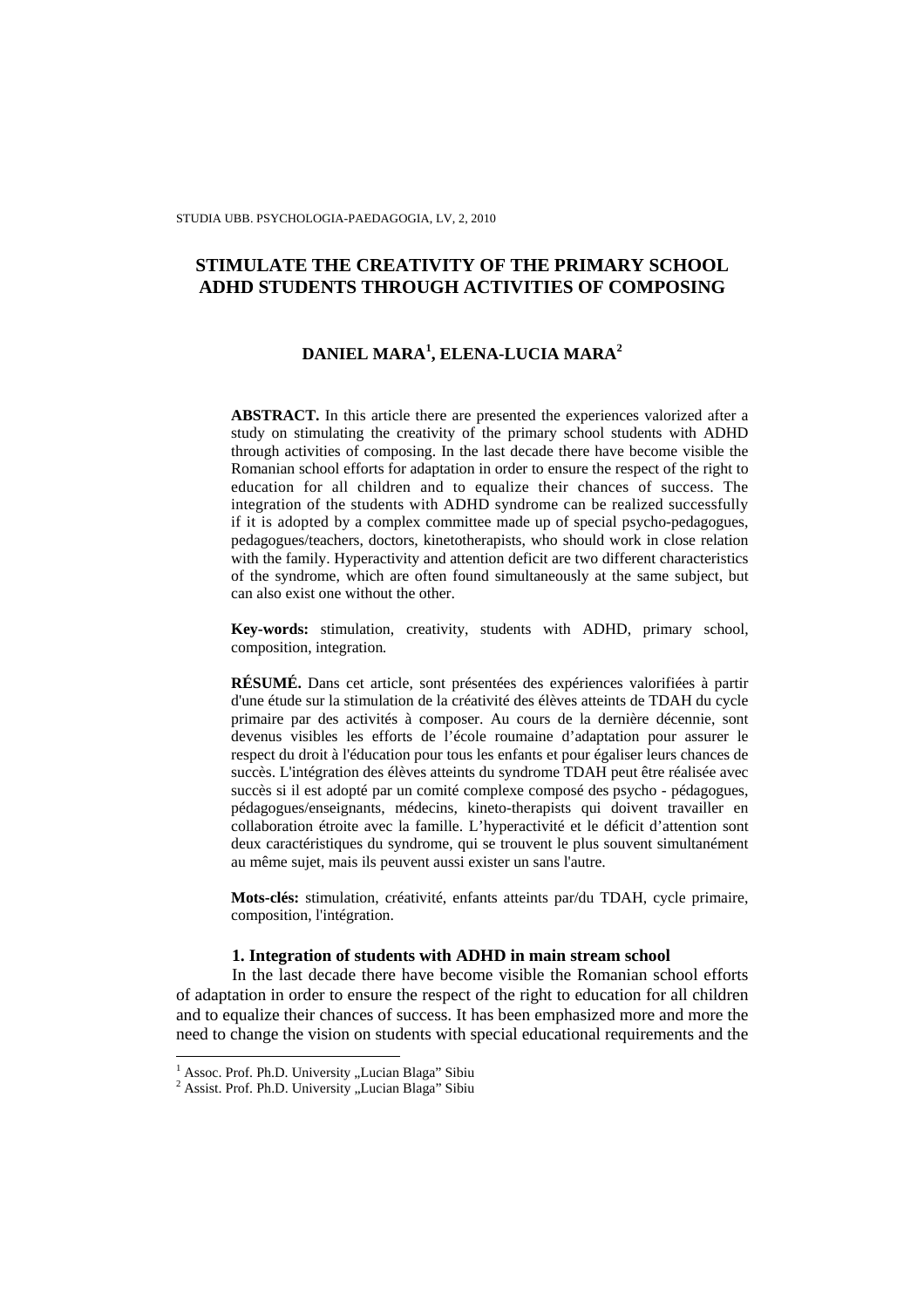attempt to offer them a normal life by transforming the social representation and renouncing to social tagging and stigmatization. The study concerning the development particularities of children with ESC, undertaken in order to determine the educational strategies adapted to their needs, has become one of the priorities of preparing specialists in the field of special psycho-pedagogy. Special education requirements refer to the necessary support given to children in order to overcome the difficulties they face; these difficulties represent obstacles in the process of social adaptation. The specialist should know the problems faced by those in difficulty, find and determine concrete ways of solving them, promote alternative methods of overcoming the obstacles. The integration of students with ADHD syndrome can successfully be achieved if it is approached by a committee made up of special psycho-pedagogues, teachers, doctors, kinetotherapists, who should act in close relation with their family.

Hyperactivity and attention deficit are two different characteristics of the syndrome, which can often be found simultaneously at the same subject, but can also exist one without the other (Cîrneci, 2000).

**a. Attention disorder** represents the central element of the syndrome, considered as being the physio-pathological basis of dysfunction. It is illustrated by a difficulty to concentrate and a quasi-constant distractibility with the inability to grasp the relevant information when there are factors of diverting the attention (background noise, conversations, television). Children indispose their parents and teacher by their inability to maintain their attention over time. It seems that they don't pay attention to their teacher, start activities (various tasks or games) which they don't finish and do not fulfill their school duties. The inattentive child does not follow the instructions that are given to him/her, neglects the details, tends to lose the items necessary to perform a task and is easily distracted by events that do not disturb the others. Sometimes, although he/she may be involved in an activity he/she likes, he/she doesn't hear what it is said any more. The attention deficit disturbs especially his/her learning ability.

**b. Hyperactivity disorder** manifests in different ways depending on age – that is why it is often difficult to determine whether the incriminated behavior is inappropriate for their age. The child is always in motion, unable to remain seated (in the classroom, during family meals, etc). They have a disorganized, nonconstructive and less coordinated activity. Like the little babies who learn to walk, they occupy the space environment, because they like to discover. They run and jump, fidget constantly, and are unable to remain seated at the table or get some rest. Restless, they can not play alone and ceaselessly solicit the adult to whom they spend all the time. In general, they receive many remarks from school related concerning their behaviour, call the emergency services for minor but repeated injury. They can not stop talking and have a tendency to make noise during calm activities, disturbing the others. If they are scolded, they apologize, promise it won't happen again, but they resume. They fidget all the time and are not able to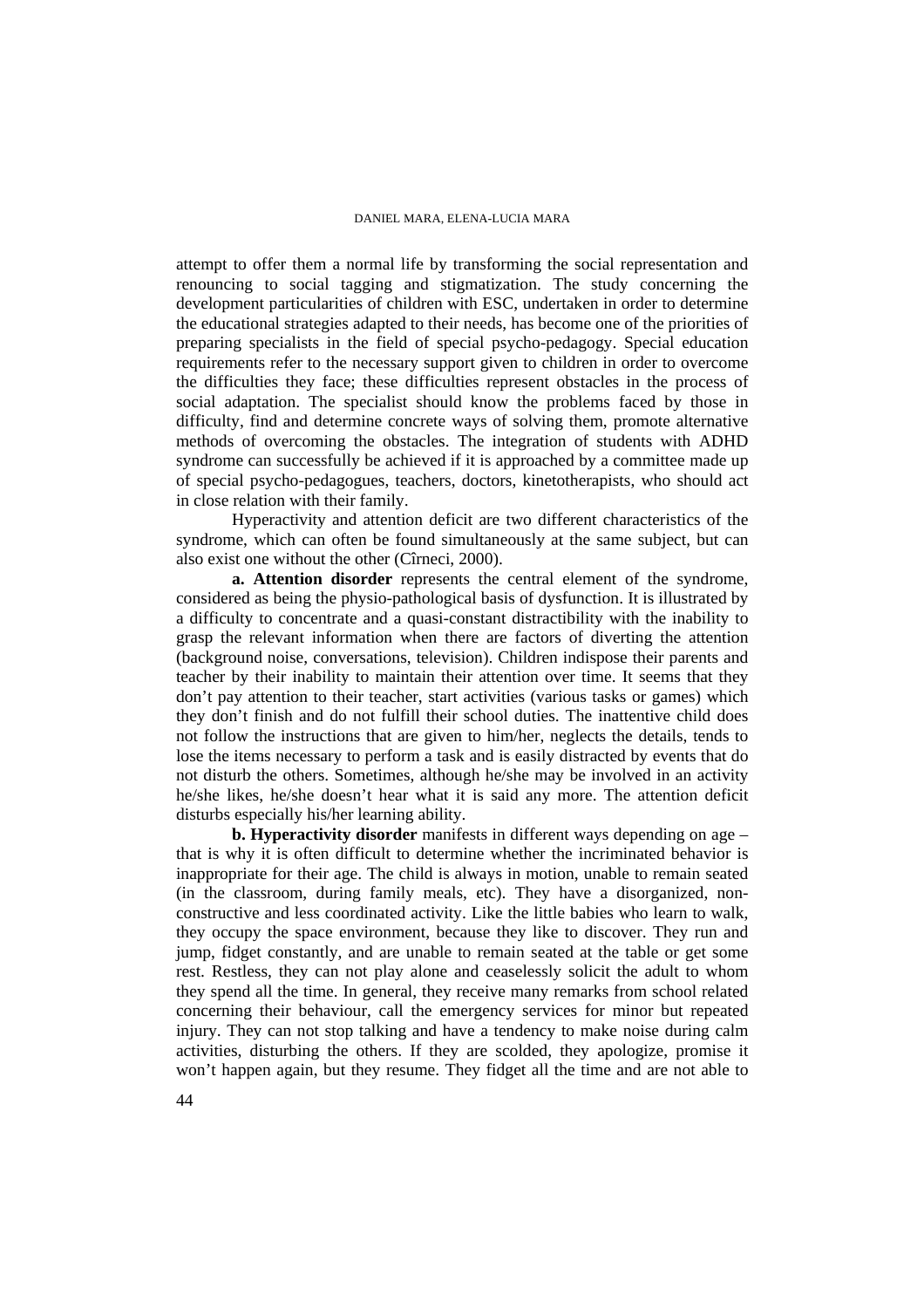keep still at the blackboard. If their teacher asks them to stop balancing or moving in their desk and try to fulfill their task, the child will devote all his energy to stop balancing, being thus unable to do his homework anymore. For this child hyperactivity is a risk to physical health (Cîrneci, 2000).

**c. Impulsivity** is a dimension that is found at the motor, cognitive and social level. This disorder is especially found in the attention deficits, as well as in the provocative oppositionism and conduct disorder. Both cognitive and behavioral impulsivity stand out. Cognitive impulsivity is characterized by a rapid and incorrect manner of answering to a task, without waiting the end of the advice or being able to follow the successive stages in an orderly manner. Behavioral impulsivity corresponds to the inability to correct or inhibit the inadaptable verbal or physical behavior. Impulsivity is translated by a difficulty to obey, a search of immediate pleasure, an impatience which becomes problematic: to wait for their turn. There are known the following types of impulsivity: impulsive behavior without precise purpose (the child stands up without any reason), inadequate behavior with precise purpose (they sharpen their pencil amiss) and impulsive behavior with positive attention seeking (they answer without waiting for their turn). Therefore, there is a non-intentional impulsive behavior (which touch the property, the subject himself or another person), and deliberately offensive behavior (aggression, opposition, conduct disorder). Impulsivity should not be confused with qualities such as spontaneity and flexibility. It is related to entertainment. Most often associated with hyperactivity, impulsivity is responsible for the fact that the child is rejected by his/her circle of friends. It disturbs his/her driving functioning (impatience, rudeness) and cognitive development (the difficulty to anticipate the consequences of their acts). Impulsive child is unable to wait for his/her turn (when he/she plays, or in different situations and school activities, including sports), answers forgetting to raise his/her hand and often hurries to answer without being asked, breaks off the conversation of adults and interferes with their discussions. He/she abandons an activity before finishing it. His/her great difficulty to comply with the orders is immediately interpreted as rejecting the rules and indications. Intolerant to constraints and aggressive when frustrated, he/she seems insensitive to rewards and punishments. Impulsivity has consequences on the emotional level, producing rapid and frequent changes of mental status. He/she has no strategy. It is hard for him/her to organize his/her work, he/she needs a list of priorities and plans of action. Impulsivity embarrasses him/her especially on the social level.

These behavioral problems end up in school learning disorders, family disruptions, secondary psychological disorders at child (loss of self-confidence) and may also be the source of various accidents.

There are cases when, although the child seems a priori to present the ADHD symptoms, such a diagnosis will not be established. It is about situations in which another psychiatric diagnosis would explain the symptoms better. Also, in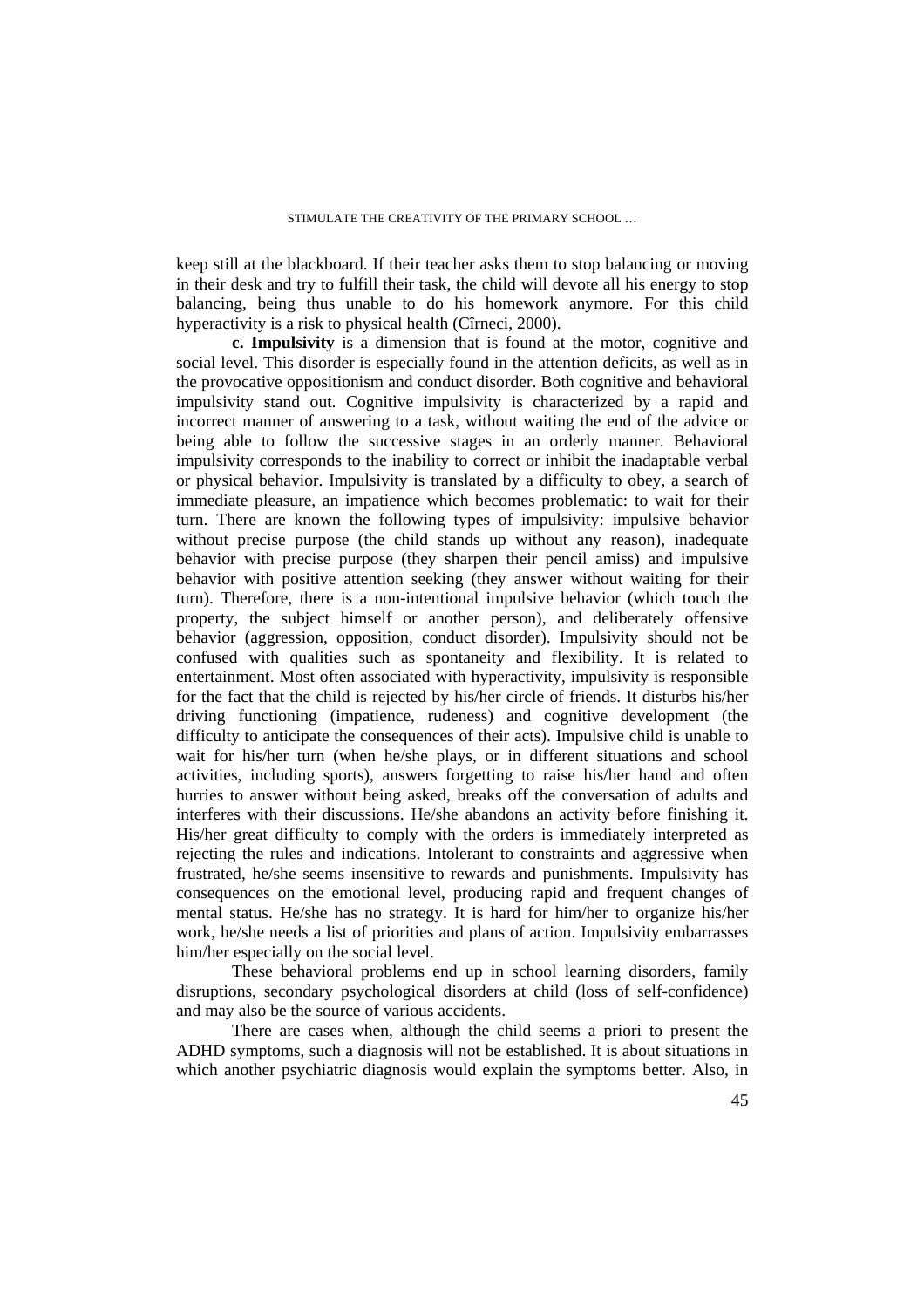the case of associated disorders (bipolar disorder, anxiety, specific learning disorder) each diagnosis must be established separately. In the case of mental retardation, diagnosis ADHD is not established unless the behavior is inadequate to the mental age of the child. This diagnosis will be established independently of the psychiatric diagnosis. That is why the differential diagnosis and associated disorders are particularly important.

Depending on the field of expertise and to some various extents, the physician or psychologist assessment must allow the removal of health, social or psychological problems which can:

- Simulate an ADHD (for example: physical or sexual abuse, diabetes, thyroid problems, learning disorder, deafness, etc.),
- Involve/entail an ADHD (for example: perinatal asphyxia, meningitis, cranial trauma, fetal-alcohol syndrome, fragile X syndrome, etc.),
- Coexist with an ADHD (for example: oppositional disorder, conduct disorder, learning disorder, language disorder, anxious disorder, depressive disorder, etc.).

# **2. Composition - The way of stimulating students' creativity in primary school**

The analysis of the primary school education curriculum highlights the main objectives pursued in this stage of schooling. This training aims at the following competences:

- transversal competences concerning the attitude of children, the construction of fundamental concepts of space and time and of methodological acquisitions (initiation in the techniques of intellectual work and learning activities);
- competences in the field of the disciplines concerning the acquisition of some knowledge, abilities, skills and methods specific to each large field;
- competences in the field of learning the Romanian language (tongues) and modern language (oral expression, reading, writing, literary composition).
- the teaching staff aim to ensure the instrumental, informative and formative character of the their activities by achieving the following objectives:
- to ensure a harmonious development (physical, intellectual, moral-volitional and aesthetic) by stimulating the artistic and creative valences of students taking into account firstly the level of culture of each one;
- to inure students to understand the phenomena of the material and cultural environment, and to initiate them in the learning techniques, by stimulating positive attitudes in the activity of learning;
- to give students the opportunity to form their own attitudes, to imprint them the respect for the opinions of others, to develop the spirit of tolerance and solidarity, the feelings of belonging to the communities in which they live.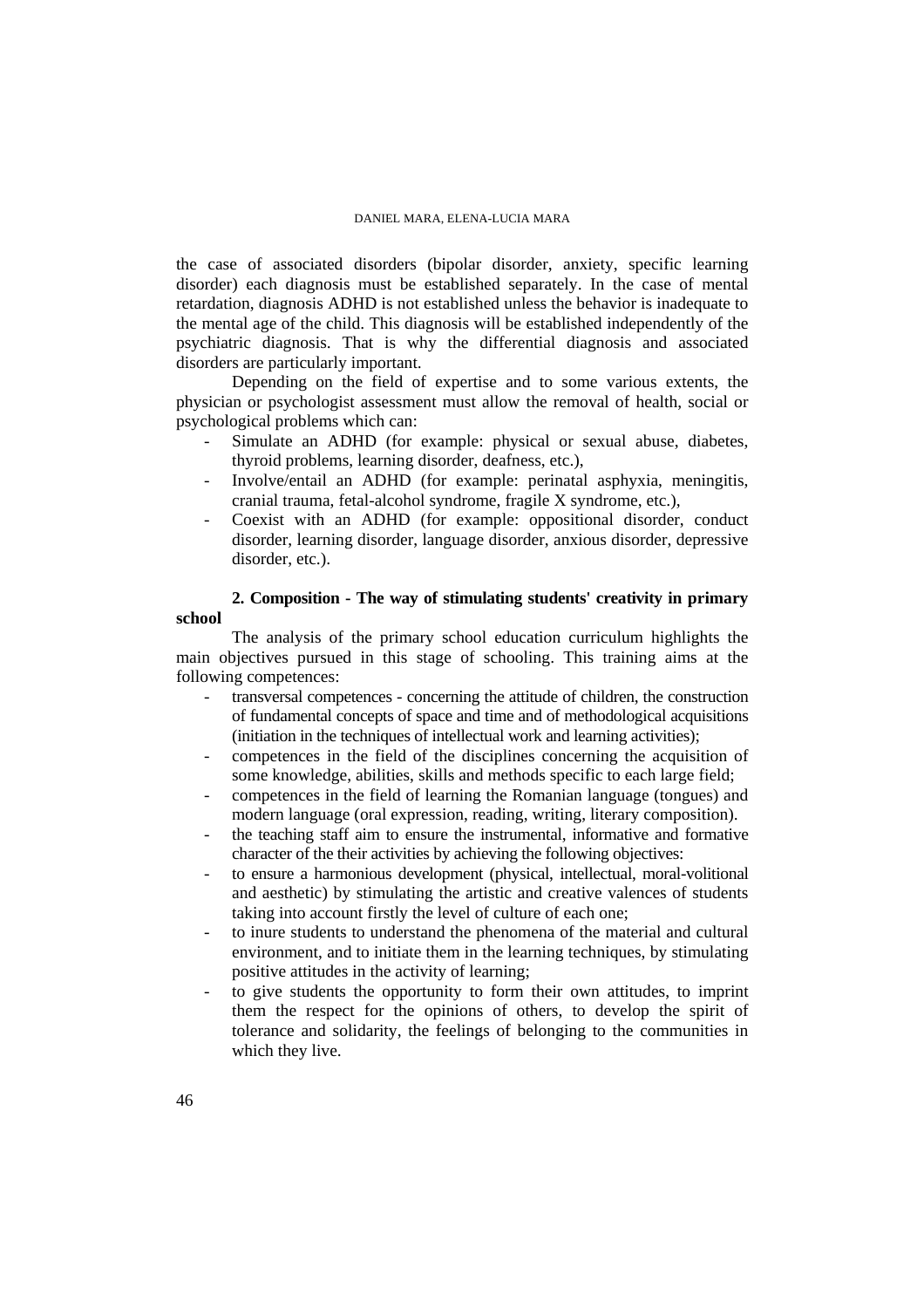The study of the Romanian literature and mathematics occupy together 66% of all the educational activities during the four years of primary education. The students' creativity can be stimulated during all educational activities, but especially during the courses of Romanian literature, because their importance is greatest (Magheru, 2003).

Education is the result of the complex contribution of all educational factors and disciplines. Stimulating the creative ability is an objective to be pursued in all disciplines of study. The art of educating creativity supposes on the part of the teacher the existence and intuition of a balance to equilibrate the support necessary for writing the composition and the freedom that must be given to the student in order to express his/her own impressions, ideas, feelings, in a style as close as possible to his way of being. Neither the free compositions stipulated in the  $4<sup>th</sup>$  class curriculum, can be absolutely free. It is necessary the intervention of the educator even if it is reduced.

Written or oral compositions are also used during  $2<sup>nd</sup>-4<sup>th</sup>$  classes, oral activity preceding the written one. This is the most suitable way of carrying on an activity, especially during the  $2<sup>nd</sup>$  and  $3<sup>rd</sup>$  classes. Time and curriculum permitting, it is ideal to reserve two hours to write a composition. In the first hour, there will be done a series of preparatory exercises. For example, new words and artistic expressions will be selected from texts and introduced in new sentences and contexts. There will also be created texts which may be used in the next composition or in the plan of the next work. By making oral compositions, students have the chance to apply the aforementioned and organize their ideas in a story as credible as possible. In doing so, during the second hour, there will be given more time for thinking and evaluating while writing the composition. Students can find out what they did well and wrong, what they could have made to elaborate a better and more beautiful composition. Thus, in the future, they will be able to elaborate their next composition in better conditions. Gradually, they will acquire the capacity of self-analysis and self-evaluation of their own works.

In accordance with the written expression level of students, there are elaborated the following types of compositions in the primary school:

- 1. depending on the material support, they are divided into: compositions based on illustrations, pictures or slides; compositions on students' observations, impressions and imagination; compositions based on a known literary text; compositions based on some proverbs, sayings and riddles; compositions by analogy, compositions with already given beginning; composition with already given ending; compositions with support sentences and words;
- 2. after giving the students the working techniques and elaborating the written composition, it is time to make free compositions;
- 3. in the  $4<sup>th</sup>$  class, there can be elaborated compositions-correspondence and official composition;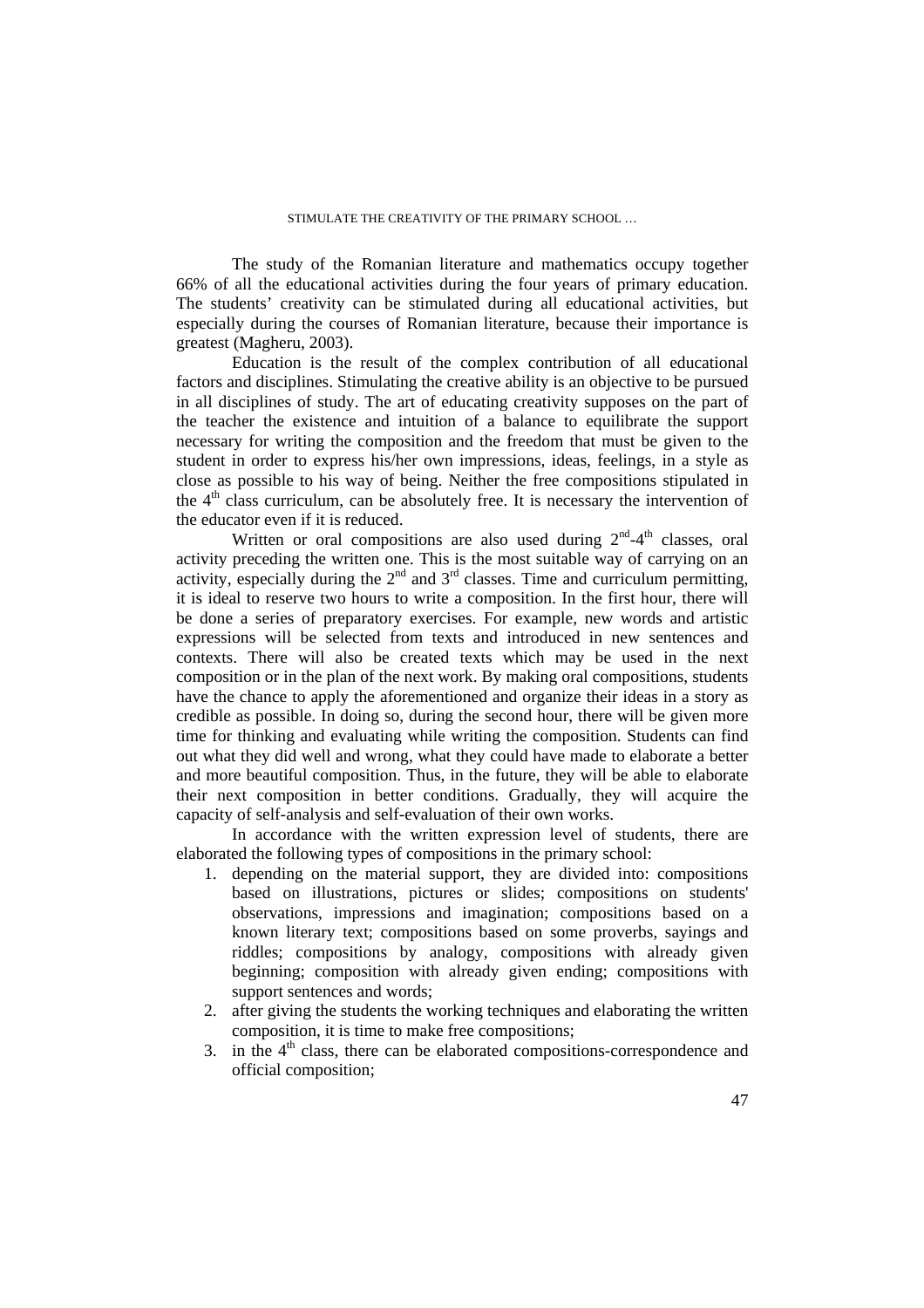4. although they are especially elaborated during grammar classes, the grammatical compositions contribute substantially to the development of students' written expression.

Another classification of compositions is the following:

- a) depending on their agent or on the participation level of students: collective compositions (when the plan and the elaboration of the composition are realized with the contribution of all the students in the class); semi collective compositions (when the plan is realized collectively and the elaboration is made individually), individual compositions (when both the plan and the elaboration of the composition are made individually)
- b) depending on the content or on the material upon which the composition is based: free compositions, compositions based on literary texts, compositions with special destination.

# **3. Scope, objectives and research hypotheses Scope of Research:**

Become aware of the importance and efficiency of stimulating the creativity of the students with ADHD, of educating in the creative spirit of students through composing lessons.

## **Objectives of research:**

- know and apply the rules concerning the content and the form of composition;
- express correctly, orally and in written, from the point of view of the linguistic structures;
- elaborate compositions description and characterization;
- realize original and creative compositions by respecting the techniques of elaborating a composition: documentation, drawing up the plan of ideas, elaboration, composition analysis.

# **Specific objectives**:

- identify the level of knowledge, skills and abilities from the very beginning of the experimental period;
- optimize the process of creativity /stimulate children's creativity through methods, means, strategies of improving the ADHD students' process of integration;
- highlight the school progress of the students with ADHD.

# **Research hypotheses:**

- the elaboration of composition is an effective way to capitalize the life experience of the students with physical disabilities, to give free rein to their imagination and their creative fantasy;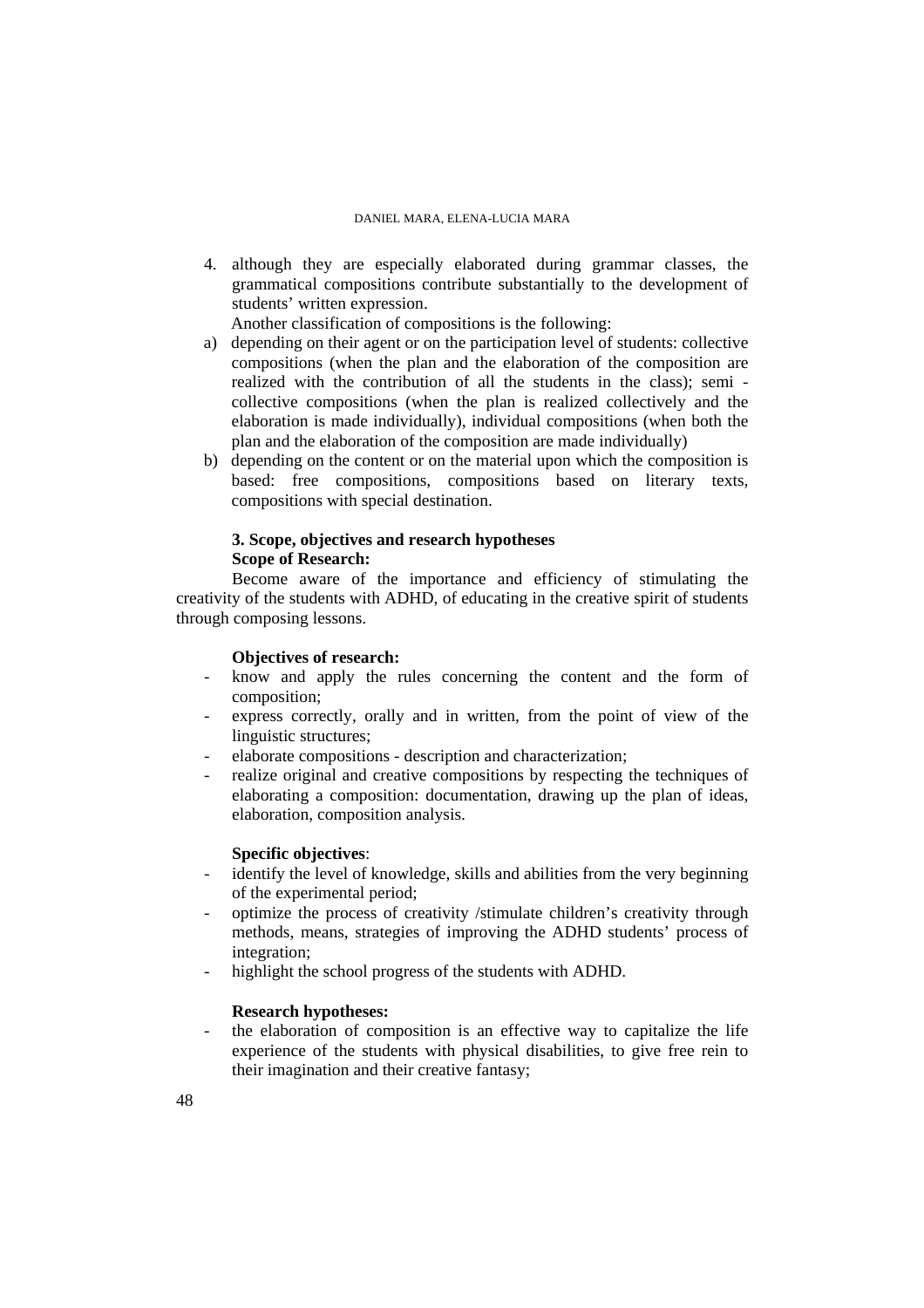the stimulation of developing the creativity of students with physical disabilities by elaborating compositions, emphasizes the value of their creative potential.

## **4. Research methodology**

# *4.1. Groups of subjects*

The experimental group consists of 20 students of which 7 have certified ESC, issued by the County Child Protection. The group is homogeneous in terms of age and all children speak Romanian.

The group of control is also composed of 20 students. It includes two students with ESC and 18 students with good and very good results at school. The children have approximately the same age and all speak Romanian.

The research was conducted during the first semester of 2007-2008 school year in the School with the classes I-VIII No. 25, Sibiu. The activities were planned and established by the class teachers and the support teacher who carried on their activity in that school. The creative activities were alternated with ludictherapy activities and activities of psycho-pedagogical counseling for children and their families.

# *4.2. Instruments (methods) of Investigation*

The students' creative potential was highlighted by using several related methods: the method of analysing the students' activity products, the biographical method, the observation method, the study of personal documents, the anamnesis, the free and directed conversation, the creativity tests, case study.

# *4.3. Experimental design*

# **Stages of research**

The psycho-pedagogical investigation was conducted in three stages:

**A. The observation stage (the investigation stage).** This stage was conducted over four weeks and aimed at knowing the groups of children, at making individual observations concerning the personalizing of children, their physical development, deficiencies, condition of health. It was also aimed to apply a test both on the experimental and control group in order to find out the students' creativity level (originality, innovation, beauty of expression). There were used exercises and compositions based on some support materials (Bocoş, 2003).

**B. The experimental stage (the formative stage).** The main method applied in the research was the experimental method. The dependent variable consists in the subjects' responses, which represented the object of the observation. The independent variable was represented by the methods of stimulating the creative abilities of students with ADHD through compositions. The experiment was conducted over three months, aiming to stimulate the creativity of students with ADHD through compositions. The experiment was based on developing a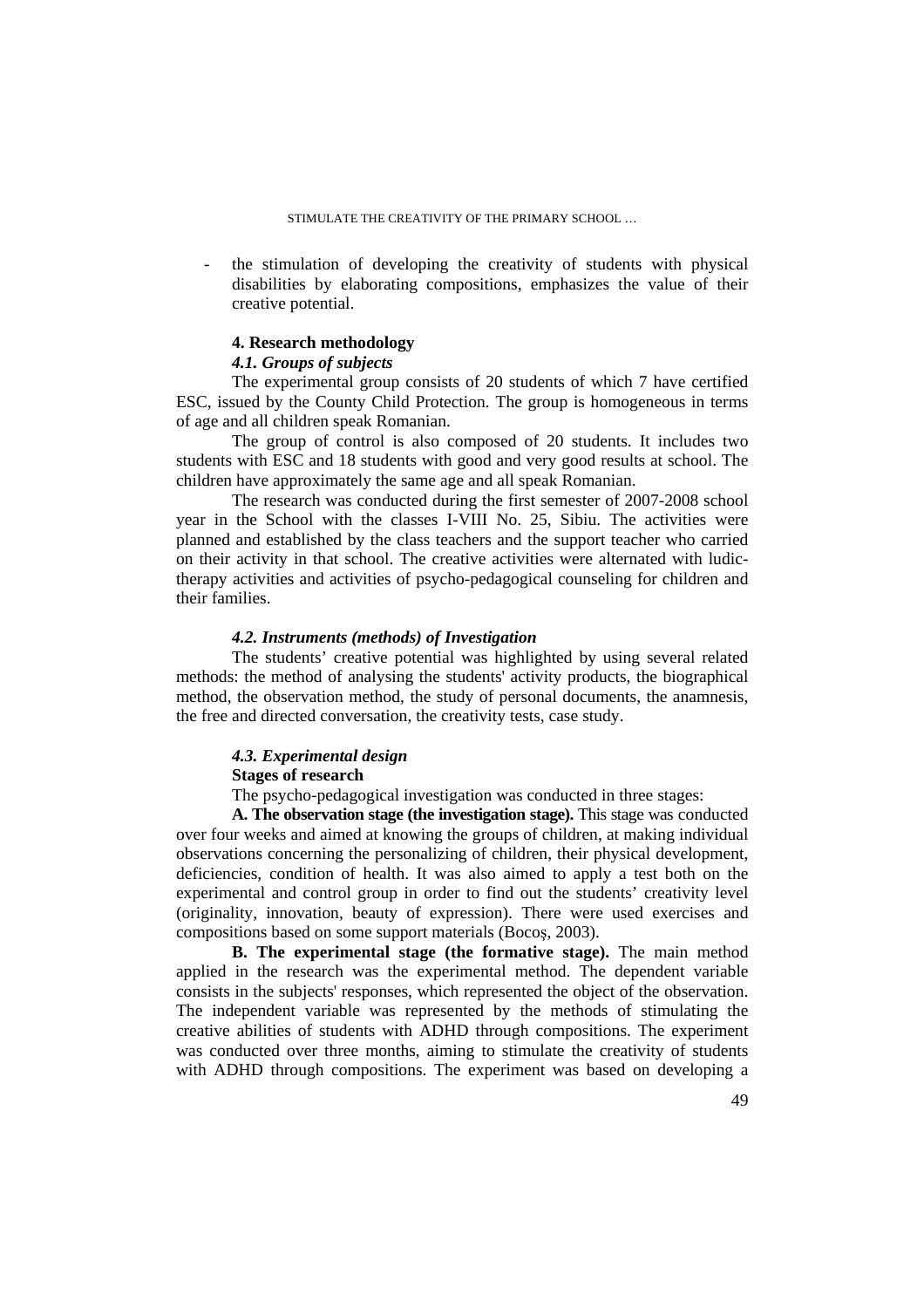wide range of compositions which ensured the children's active participation and increased their interest in creation.

**C. The final stage (the evaluative stage),** held at the end of the first semester, consists in applying an evaluating test on both the experimental and control group.

# **5. Analysis and processing of data**

# *5.1. Presentation and analysis of data*

Initially there was used the method of observation in order to know the students and their behavior towards the children with ESC. There were also studied the products of students' activity. Additional data were obtained from teachers and other members of the team work: doctor, special psycho-pedagogue, parents, support teachers. The psycho-pedagogical evaluation of the students with ESC was realized by means of the tests of intelligence. After having determined the experimental and control group, it was applied a test to evaluate the students' creativity level before starting the activity of stimulating the creative abilities.

The program for stimulating the students' creativity included four psychopedagogical counseling sessions conducted by the teachers and support teacher. The activity of stimulating the creative abilities included the following topics: the beginnings of composing activity, the relation between composing and reading, the improvement of speech and grammar as methods of stimulating the creativity by means of lessons of composing: compositions based on support materials, free compositions, others activities which are carried on during the composing class (description, characterization), grammatical compositions, correspondence compositions. The students' creativity was also stimulated by carrying on extracurricular activities such as trips, visiting the art museum, listening to music during the drawing classes, walking in the park (Molan, Peneş, 2004).

After having implemented this program, it was highlighted a real progress in the students' capacity for creation. It was also pointed out the distinct value of the works of some students educated for this purpose. After having compared the results of the two groups, there could be noticed a substantial increase of some cognitive capacities, such as: the use of some artistic expressions, correct and clear wording of sentences, correct writing of punctuation marks, respect of paragraphs and compliance with the writing requirements (nice and neat), and creative skills: logical sequence of ideas and logical combining, descriptions, the creative use of the known figures of speech (Stoica, 1983).

### *5.2. Interpretation of results*

The first stage began by gathering the results obtained from tests applied on children which, after being calculated and transformed into percentages, led to a better processing of them. Taking into account the fact that the experiment consisted in solving a test, in the first conclusion there were compared the results of the two groups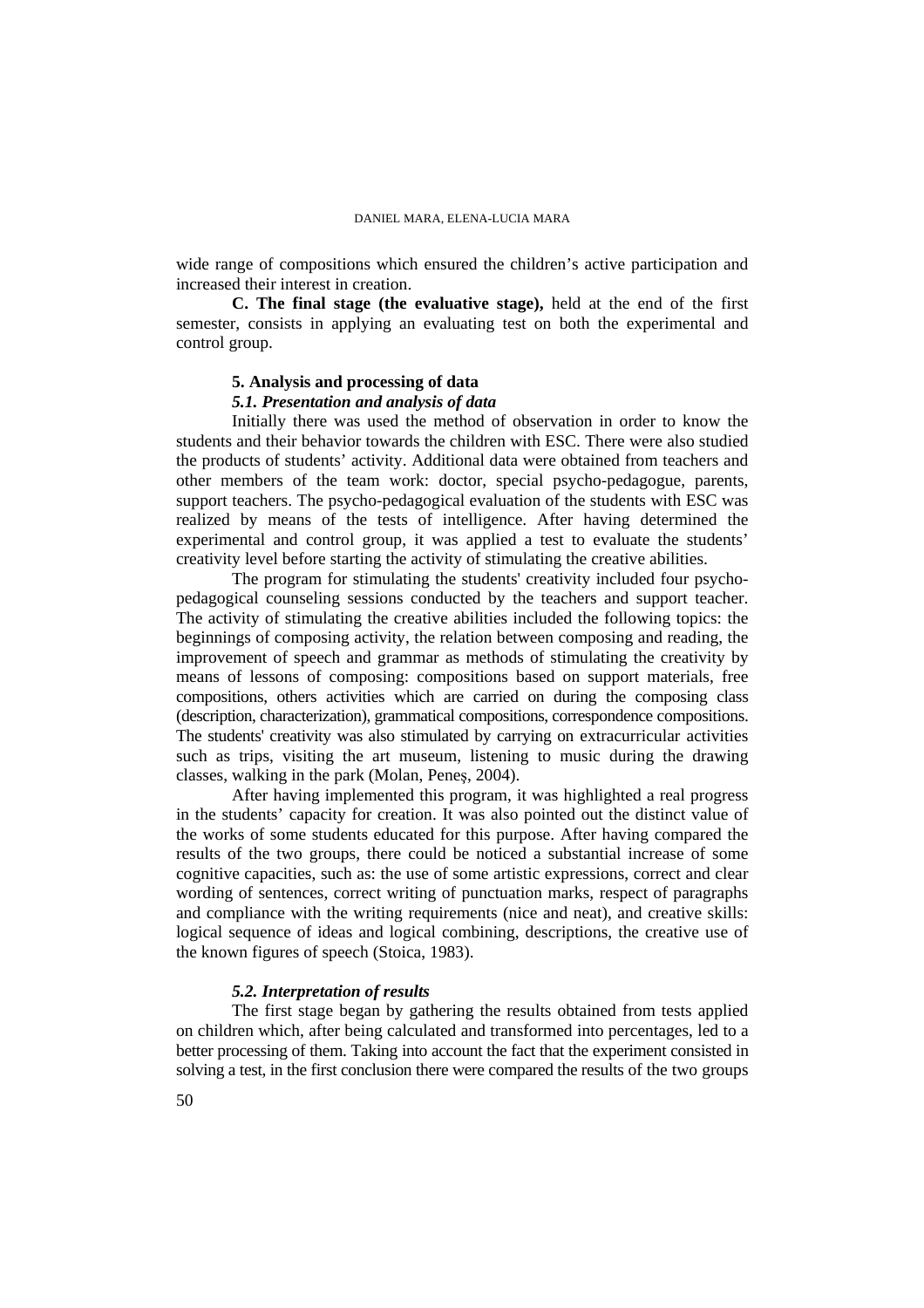obtained after applying the test during the observation stage of the experiment. The results of the initial test pointed out the level of the children at that moment.

The results of the investigation in the observation stage (initial test):

| Class              | Oualification |      |        |              |  |
|--------------------|---------------|------|--------|--------------|--|
|                    | Very good     | Good | Enough | Insufficient |  |
| Experimental group |               |      |        |              |  |
| Percentage         | 25%           | 40%  | 25%    | 10%          |  |
| Control group      |               |      |        |              |  |
| Percentage         | 45%           | 35%  | 5%     | 5%           |  |

The chart with the students' results obtained at the initial test:



It can be noticed the fact that more students in the control group got "very good" qualifications. A number of 8 students in the experimental group got "good" qualifications. Also, the number of students who got "sufficient" and "insufficient" qualifications is greater in the experimental group compared with the control group. After multiple ways to stimulate creative capacities, it can be seen the value of formative activities; that is why the students in the experimental group obtained better results than students in the control group.

| Class              | Oualification |      |        |              |  |
|--------------------|---------------|------|--------|--------------|--|
|                    | Very good     | Good | Enough | Insufficient |  |
| Experimental group | 10            |      |        |              |  |
| Percentage         | 50%           | 40%  | 10%    | %            |  |
| Control group      |               |      |        |              |  |
| Percentage         | 40%           | 35%  | 15%    | 10%          |  |

The chart with the results of the students from the two groups obtained in the final test: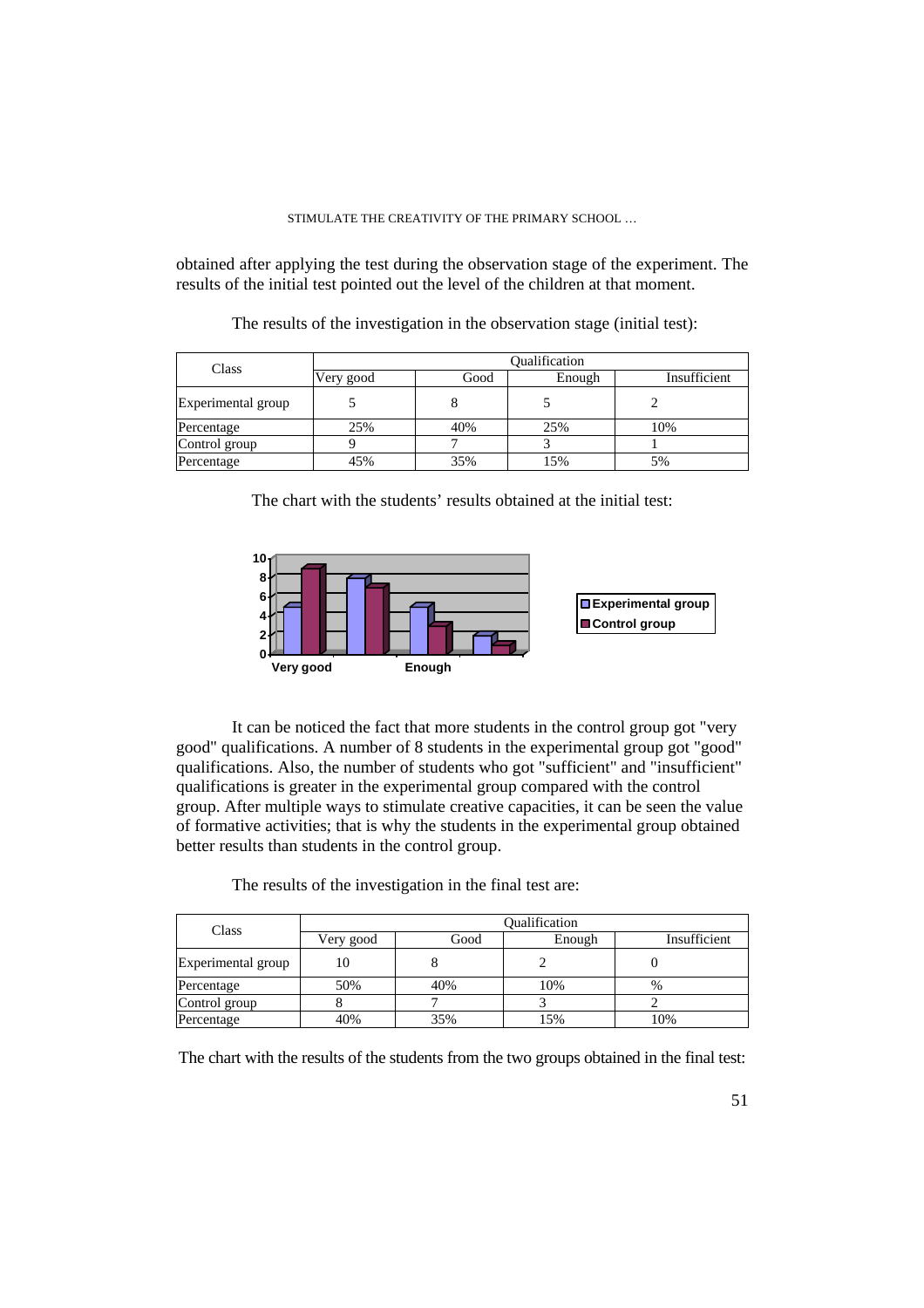

In the final tests, several students from the experimental group got "very good" and "good" qualifications. No student in the experimental group got "sufficient" qualifications. It underlines the importance of stimulating the creative capabilities through composition. For a better observation of the qualitative leap registered by the students of the two groups at the initial tests and at the final test, we will present graphically and tabularly the qualifications in percentages obtained by the students.

|  |  | The results obtained in the initial test (in percentages): |
|--|--|------------------------------------------------------------|
|  |  |                                                            |

| Experimental group | <b>Dualification</b> |      |        |              |
|--------------------|----------------------|------|--------|--------------|
|                    | Very good            | Good | Enough | Insufficient |
| Percentage         | 25%                  | 40%  | 25%    | 10%          |
| Control group      | Very good            | Good | Enough | Insufficient |
| Percentage         | 45%                  | 35%  | 15%    | 5%           |

The results obtained in the final test (in percentages):

| Experimental group | Oualification |      |        |              |
|--------------------|---------------|------|--------|--------------|
|                    | Very good     | Good | Enough | Insufficient |
| Percentage         | 50%           | 40%  | 10%    | $\%$         |
| Control group      | Very good     | Good | Enough | Insufficient |
| Percentage         | 40%           | 35%  | 15%    | 10%          |
| -                  |               |      |        |              |

Initial experimental group chart



52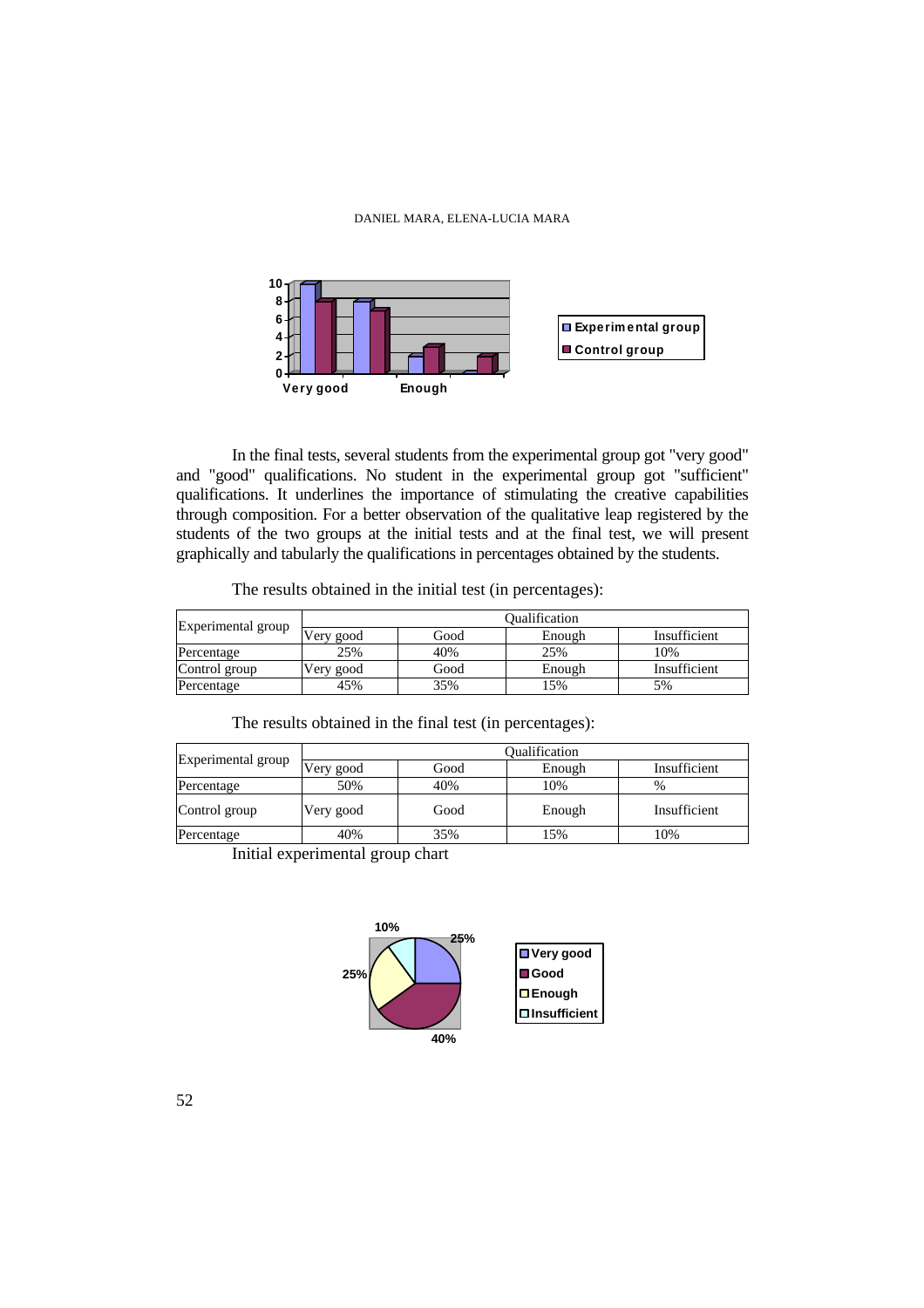Final experimental group chart



Initial control group Chart



Final control group chart

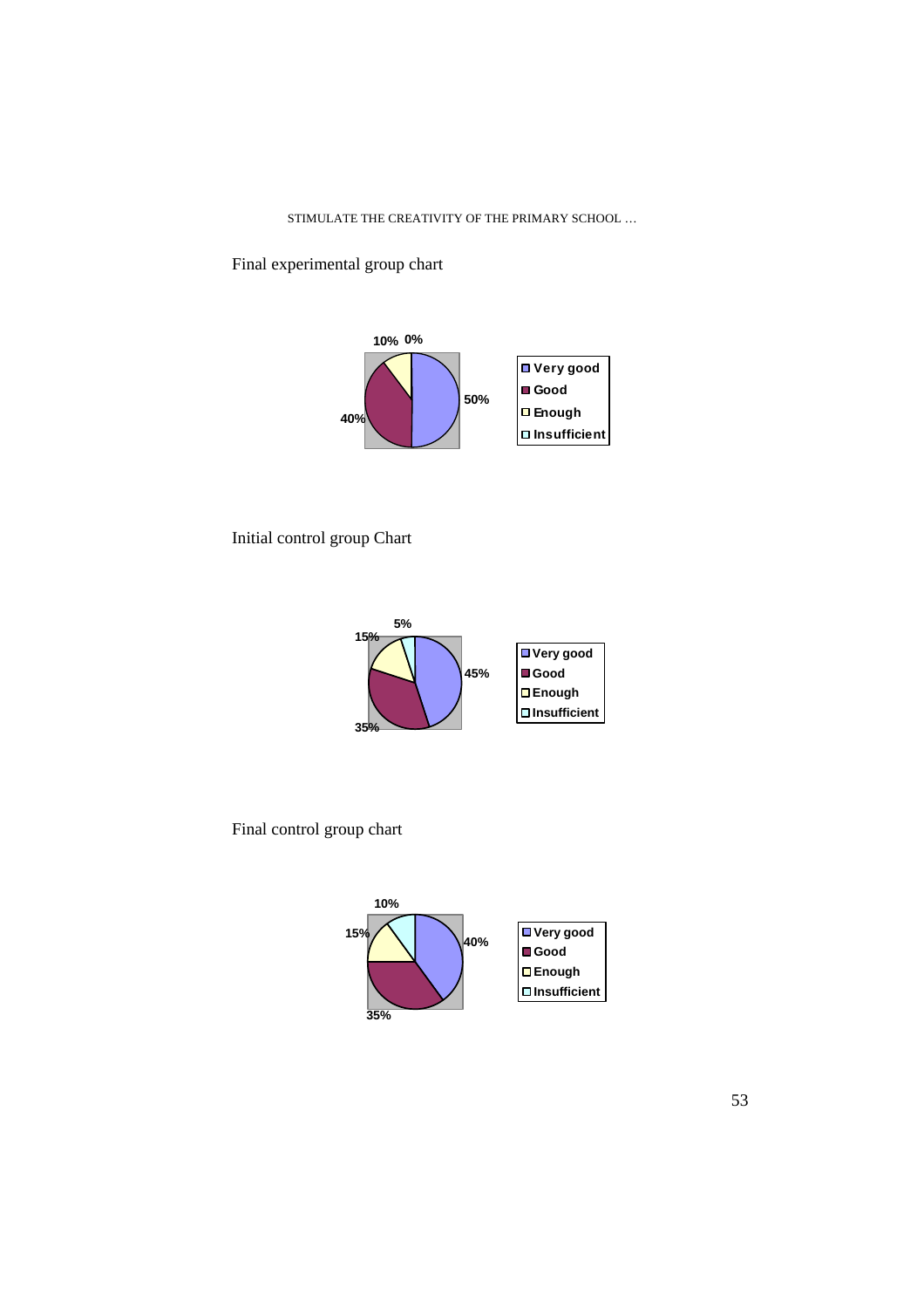By making a comparative analysis between the results of the initial test and the results of the final test, it is noticed an increase in the results of the experimental group who got "very good" marks, in a rate of 50%. At the same time, it is noticed a decrease of the number of students who got sufficient and insufficient marks. The results of the Research outline the importance of stimulating creativity.

## **6. The necessity of treating students differently**

The necessity of treating students differently in terms of mass education is supported by three basic aspects:

- from psychological point of view in a group of students, the intellectual abilities and skills, the possibility to intercept differently some disciplines, the speed of learning, the motivations and attitudes towards learning, differ from one individual to another.
- from social point of view the influence of the environment in which the child is born and lives, causes different reactions in adapting him/her to the activity of the group;
- from pedagogical point of view- the efficiency of education reaches the maximum level provided that the training and education stimulate at maximum the possibilities of each student.

These conditions make necessary the organization of the curriculum according to the particularities of students. The differentiated activity ensures the active participation of students and the acquisition of an own and individual speed of working. It stimulates their interest in learning and creates a positive attitude towards working. The main features which define the organization, conduct and content of the differentiated activity are the following:

- it is conducted according to the organization of the teaching-learning process (classes and lessons);
- it covers the entire group of students (those who encounter difficulties as well as those who have great possibilities);
- it is characterized by a unitary and common content materialized in unique school programs/curricula;
- it is carried on by adapting the teaching technologies to the individual particularities;
- the educational objectives and tasks are mainly realized through the activities carried on during the lesson;
- the frontal activity is combined and alternated with the individual activity and with the activity on groups of students.

The tools that proved to be effective in knowing the students' training level and which were within each teacher's reach, were the following: the oral expression verification, written work analysis, comparison of students' knowledge with the curricula requirements, typical mistakes record, study of the causes of these mistakes.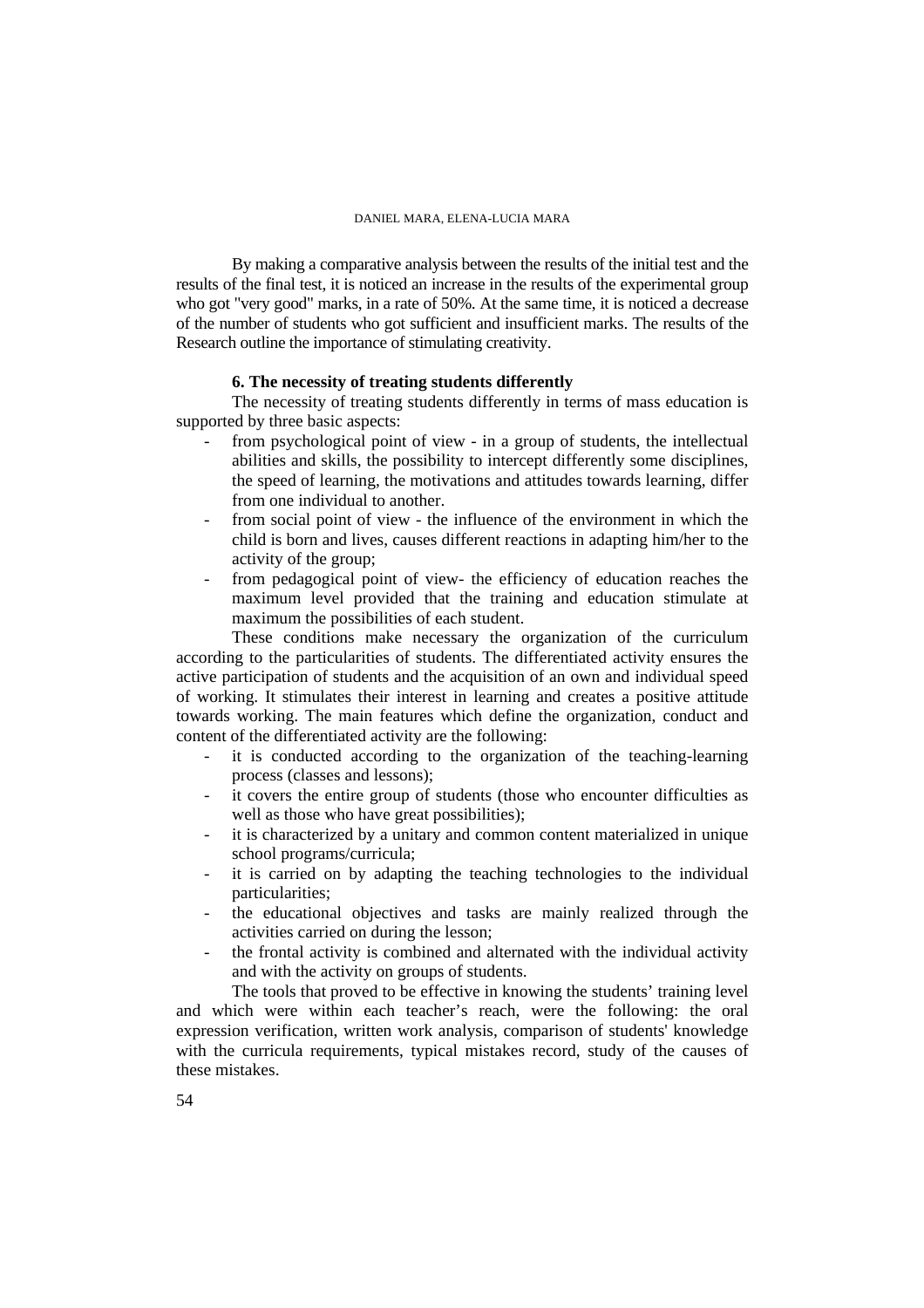The differentiated treatment must be realized from the very beginning of the activity of composition. Those who aren't able to write correctly are not involved in elaborating the composition. They may be asked to develop an oral composition. For those who have a poor vocabulary, there are used specific exercises for improving their expression. For example, some phrases may be selected from literary texts and use them in other structures. Those students may also be asked to develop simple sentences or make sentences with certain words. Not all students can acquire the technique of writing a composition at the same time because their level of training, their speed of working is different. In this case, students are divided into groups. Depending on the level of assimilating the knowledge, some students may receive the content and the ending, others are offered the introduction or the plan of ideas. To have these materials within their reach, the teachers shall keep different models of compositions from the previous series. Aiming at acquiring a correct expression and technique in making a composition, the same topic can be realized in a number of variations equal to the number of students in class.

# **7. Conclusions**

Regardless of the type to which it belongs, the composition should be verified and noted by the teacher. The verification, correction and assessment of the composition are very important in forming the students' habits of expression. Recurrent correction removes and prevents mistakes, creating a positive attitude towards work. Due to it, a permanent guidance is ensured and the students' skills for assessing their work are formed in time. At the first forms of the primary school, there is usually made a first verification of the composition during the respective lesson. After reading one or two of the students' compositions, the teacher and the class make observations concerning the content and the form of those compositions.

When teaching Romanian, teacher must take into account the fact that the lessons of composing represent activities adequate to form skills and abilities of independent work. In the case of an organized activity, the students with ESC may elaborate imaginative and sensitive compositions. The study highlights the role that the lessons of composing have in improving the students' language and way of thinking, their spirit of initiative, independence in work and creation, which are absolutely necessary for forming their personality.

"**Acknowledgements:** This work was supported by CNCSIS –UEFISCSU, project number PNII – IDEI 471/2008 Program, Exploratory Research Project, *Adaptarea curricular*ă *- instrument fundamental în educa*Ń*ia incluziv*ă".